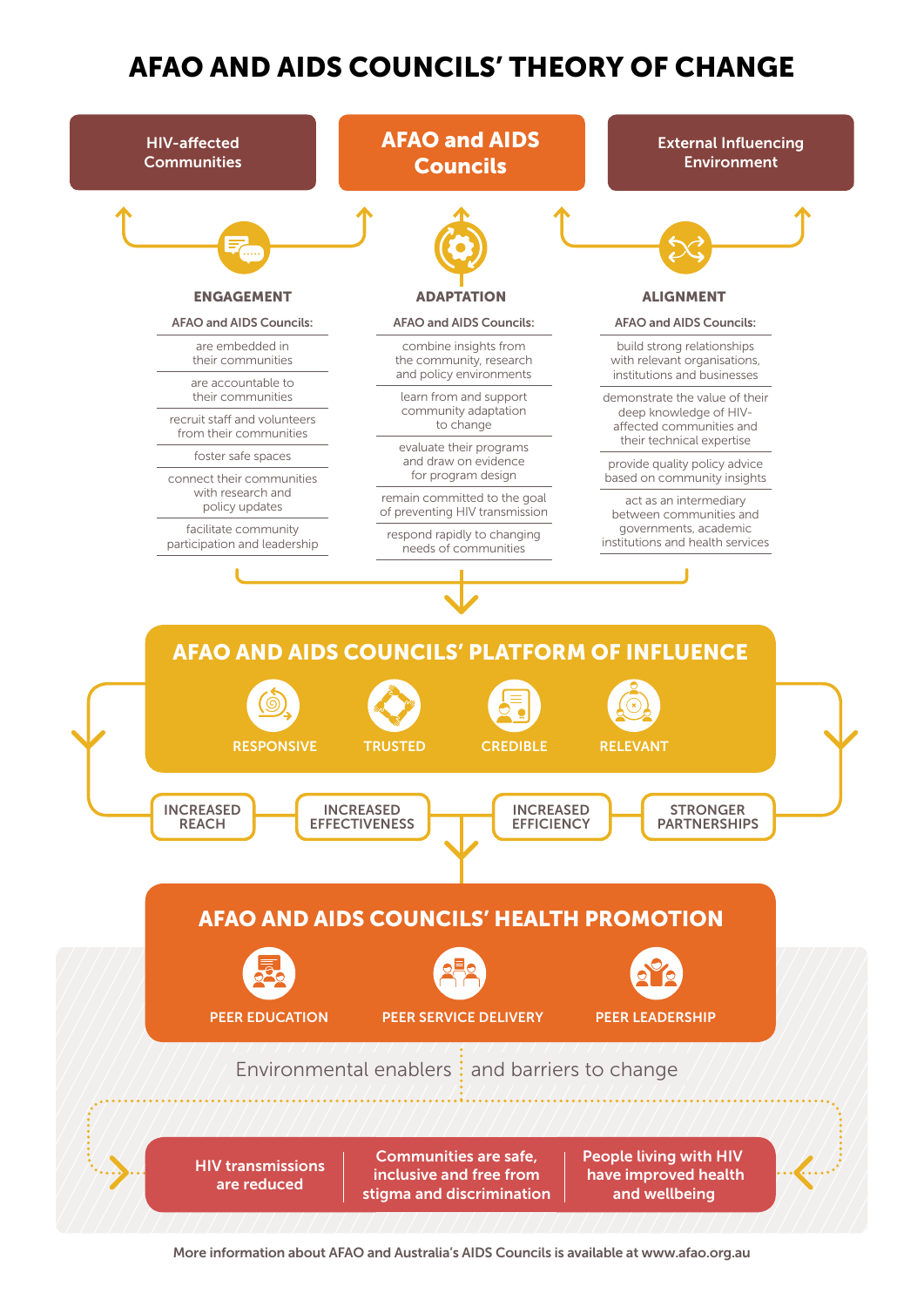### AFAO and AIDS Councils' Theory of Change:

# **Demonstrating** Our Contribution to Australia's HIV Response

The theory of change diagram draws on academic research and practitioner experience to show how the Australian Federation of AIDS Organisations (AFAO) and Australia's State and Territory AIDS Councils' distinct approach to health promotion leads to efficient and effective programs, making an important contribution to Australia's HIV response. In particular, the diagram highlights the functions of engagement, alignment and adaptation, and shows how AFAO and AIDS Councils fulfil these functions, increasing their influence. While a diagram cannot fully capture the complexity of social change, it is useful for establishing a shared understanding of how change occurs and for identifying early indicators of success.

#### Functions of AFAO and AIDS Councils

**Engagement** describes the strong relationship that AFAO and AIDS Councils have with HIV-affected communities. HIV-affected communities include people living with HIV and communities at risk of, or otherwise affected by HIV, including gay and bisexual men, transgender people, sex workers, people who use drugs, immigrants from high prevalence countries, mobile populations and Aboriginal and Torres Strait Islander people. AIDS Councils grew out of early community responses to the HIV epidemic in Australia when gay men mobilised to respond to the HIV epidemic and advocate for their community's concerns. In 1985 Australia's AIDS Councils established the Australian Federation of AIDS Organisations to represent their voice nationally with the Federal Government and to lead national activities. While AFAO's members are organisations, AIDS Councils' members are communities. AFAO's work is therefore focused on serving the needs of its member organisations and through them, our communities, while the work of AIDS Councils faces directly towards our communities. Despite these differences, AFAO and AIDS Councils in their respective spheres share a common history of health promotion that encompasses all aspects of the Ottawa Charter, including a

focus on individual skills and community action, the creation of supportive environments for HIV-affected communities, the reorientation of health services and systems and stronger public policy. Throughout their long history of commitment, advocacy and action, AFAO and AIDS Councils have been embedded in HIVaffected communities, working in partnership with them and empowering them to participate in and lead the response to HIV. AFAO and AIDS Councils draw staff, volunteers and board members from affected communities, and work with people living with and affected by HIV to design and implement health promotion activities. AFAO and AIDS Councils' deep understanding of their communities enables them to provide culturally safe spaces, programs and interactions. Cultural safety fosters shared respect, shared meaning and shared knowledge, enabling AFAO and AIDS Councils to participate in two-way exchanges of ideas, knowledge and culture.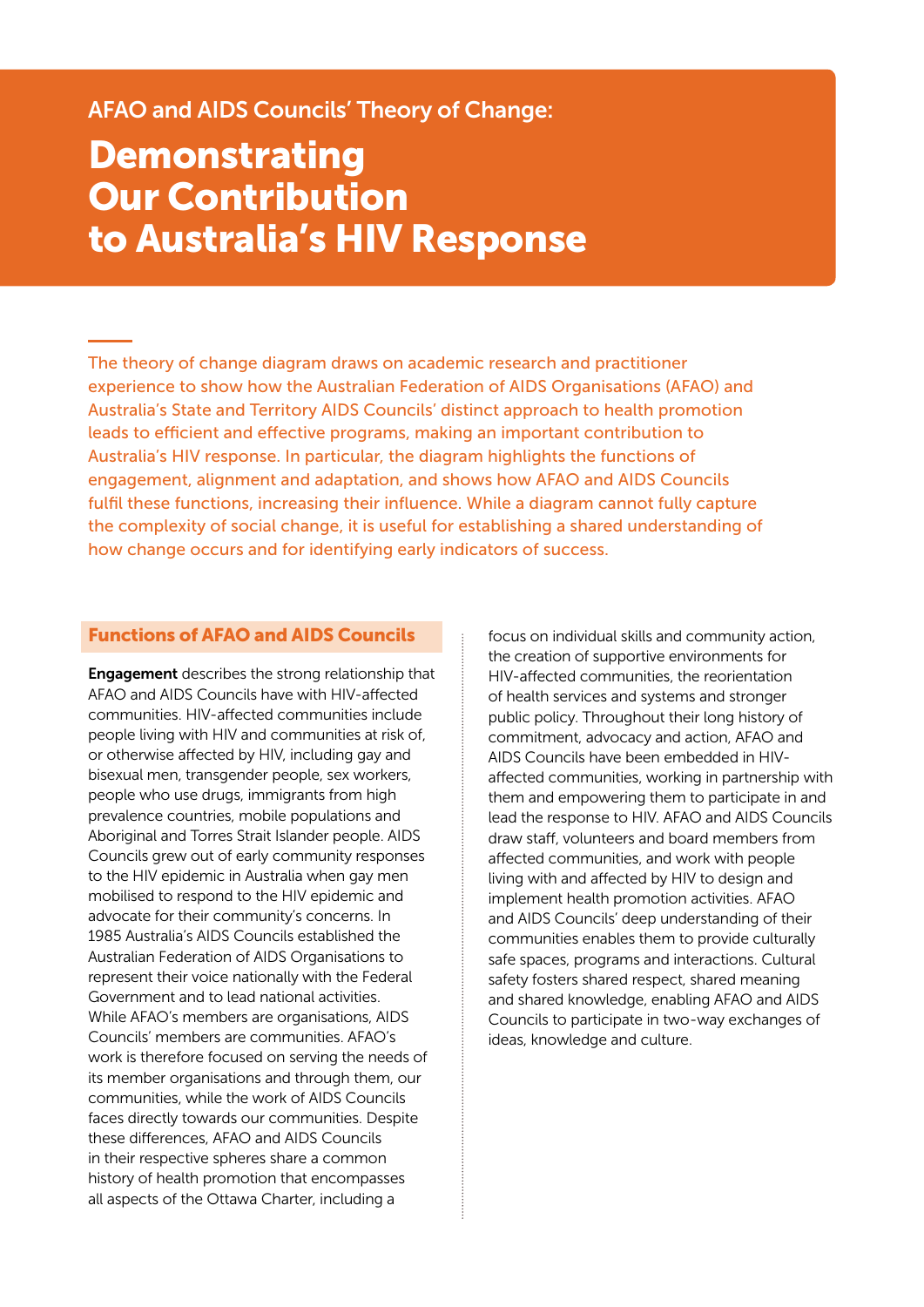Alignment describes the relationship between AFAO and AIDS Councils and their partners and stakeholders in the government, academic, community and private sectors. AFAO and AIDS Councils connect academic institutions with the community, facilitating research access. They provide governments and the health sector with accurate and timely policy advice, and have maintained effective working relationships with state and federal governments for over 30 years, despite the political sensitivity of much of their work. AFAO and AIDS Councils build networks of community partners who share the objective of improving the health and wellbeing of HIV-affected communities. They also build relationships with the private sector, particularly media organisations. Part of building relationships is demonstrating expertise, not only the expertise that comes from deep knowledge of HIV-affected communities, but also professional expertise in health promotion, community health, prevention education and peer-based service delivery.

Adaptation describes how AFAO and AIDS Councils rapidly recognise and respond to change. Community members are involved in AFAO and AIDS Councils as staff and volunteers, and these peer practitioners are uniquely placed to combine their personal experience, their understanding of their community, and insights from the community, research and policy environments. The HIV epidemic has been characterised by change—changes in treatment, testing, community behaviour, technology, policies and the communities affected by HIV. AFAO and AIDS Councils support communities to adapt to such change, and they also learn from community-led adaptation and support community members to learn from each other. Despite the shifting environment, AFAO and AIDS Councils have always remained committed to the goal of preventing HIV transmission and have been vigilant about keeping this issue on the health promotion agenda. AFAO and AIDS Council adaptation also occurs more formally, through systematic data collection and program evaluation, and the use of research for evidencebased program design.

#### AFAO and AIDS Councils' platform of influence

When AFAO and AIDS Councils fulfil their engagement, alignment and adaptation functions, they build a platform of influence that supports their health promotion activities to make a greater contribution to positive public health outcomes.

AFAO and AIDS Councils have developed a unique relationship with HIV-affected communities and are **trusted** by these communities. This trust has been earned through a long history of providing respectful, evidence-based and nonjudgemental advice. They are therefore able to enter community-owned spaces and participate in community networks. For example, in gay communities, such spaces include bars and sex-on-premises venues. As a result, programs have **increased reach**, delivering information and services to marginalised and isolated groups. This access to community spaces, knowledge and volunteers also leads to increased efficiency, meaning AFAO and AIDS Council programs are cost-effective.

AFAO and AIDS Councils' deep knowledge of their communities and their ability to adapt allows them to be **responsive** to the changing needs of communities. This ongoing cycle of action and learning ensures that AFAO and AIDS Council health promotion strategies remain relevant, which contributes to **increased effectiveness**.

AFAO and AIDS Councils' embeddedness within HIV-affected communities and their technical expertise gives them credibility with policy makers, researchers and mainstream organisations. This credibility enables AFAO and AIDS Councils to develop stronger partnerships, often delivering services in collaboration with other actors.